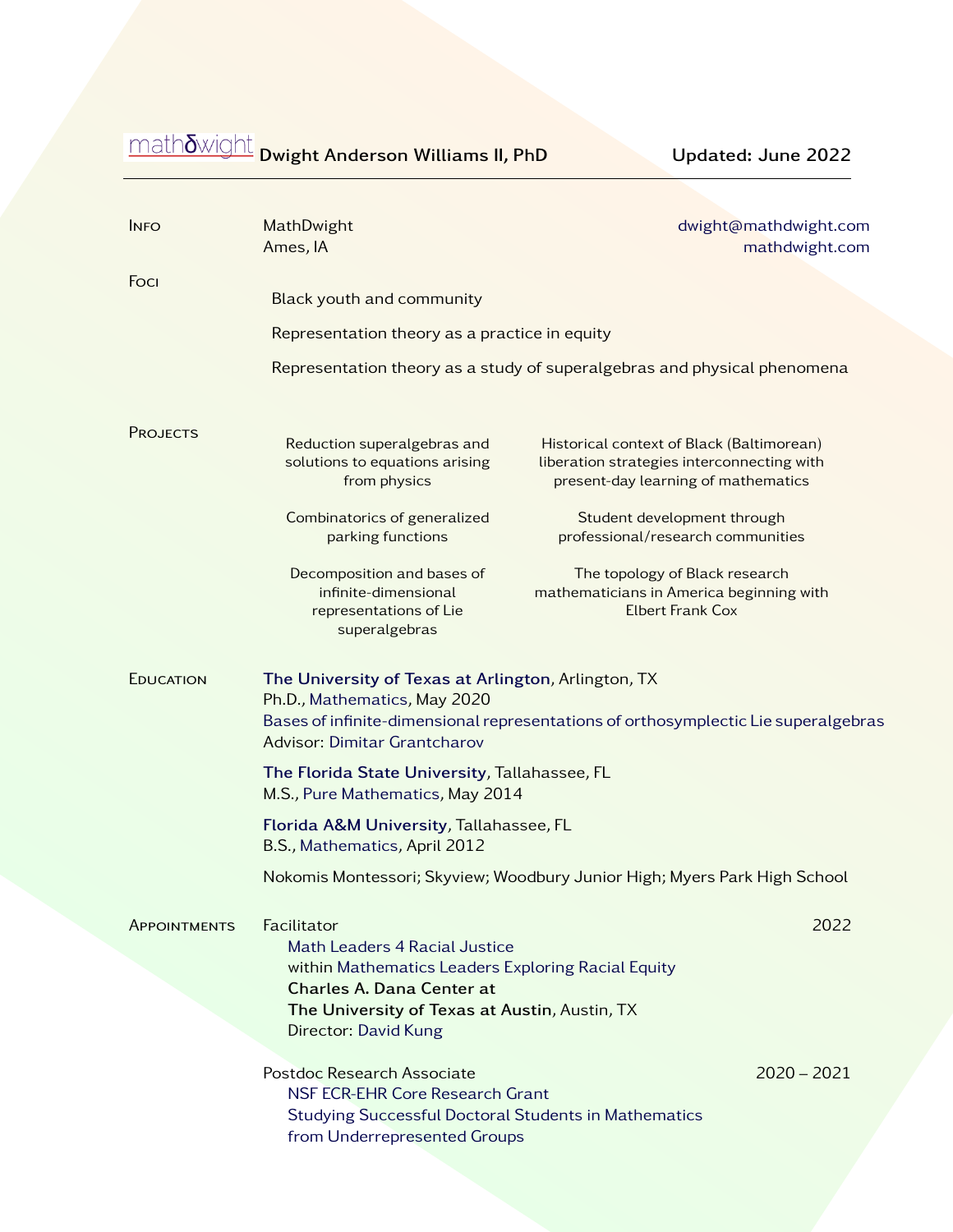|                     | Iowa State University, Ames, IA<br>Supervisor: Michael Young<br>Research Mentor: Jonas T. Hartwig                                                                                                                                                                                                                                                                                                                              |                                               |
|---------------------|--------------------------------------------------------------------------------------------------------------------------------------------------------------------------------------------------------------------------------------------------------------------------------------------------------------------------------------------------------------------------------------------------------------------------------|-----------------------------------------------|
|                     | Postdoctoral Research Advisor<br>Mathematical Sciences Research Institute<br>Undergraduate Program (MSRI-UP) (virtual)<br>Mathematical Sciences Research Institute, Berkeley, CA<br>Research Director: Pamela E. Harris<br>Lead Organizer: Rebecca Garcia                                                                                                                                                                      | 2021                                          |
|                     | <b>Graduate Teaching Assistant</b><br>The University of Texas at Arlington,<br>Teaching Preparation: Minerva Cordero                                                                                                                                                                                                                                                                                                           | $2016 - 2020$                                 |
|                     | <b>Other Positions Held:</b><br>• Actuarial Intern, New York Life Insurance Company (Slepy Hollow, NY)<br>• Adjunct Instructor, Florida A&M University<br>• Florida IT Career Alliance Coordinator, The Florida State University<br>• Graduate Teaching Assistant, The Florida State University<br>• Owner, MathDwight<br>• Undergraduate Researcher, Florida A&M University<br>• Undergraduate Researcher, University of lowa |                                               |
| <b>DISTINCTIONS</b> | $M\Sigma\Sigma T$ a Mathematician<br>Selected interviewee                                                                                                                                                                                                                                                                                                                                                                      | 2022                                          |
|                     | The University of Texas at Arlington<br>Graduate Assistance in Areas of National Need (GAANN) Fellow<br>Outstanding GAANN Student, Department of Mathematics<br>Peer Mentor Award, Department of Mathematics<br><b>American Mathematical Society</b><br>Joint Mathematics Meetings Travel Grant (\$500)<br>International Congress of Mathematicians Travel Grant (\$3,300)                                                     | $2017 - 2020$<br>2020<br>2018<br>2019<br>2018 |
| COMMUNICATION       | $\star$ = Invited<br>Graduate/Undergraduate student at time of submission (full name used)                                                                                                                                                                                                                                                                                                                                     |                                               |
|                     | <b>Refereed Works in Mathematics</b>                                                                                                                                                                                                                                                                                                                                                                                           |                                               |
|                     | Published/Accepted (2) Submitted for Review (1)                                                                                                                                                                                                                                                                                                                                                                                |                                               |
|                     | Accepted (Joint with Yasmin Aguillon, Dylan Alvarenga, P. E. Harris, Surya Kotapati,<br>J. Carlos Martínez Mori, Casandra D. Monroe, Zia Saylor, Camelle Tieu)<br>On parking functions and the Tower of Hanoi.<br>To appear in The American Mathematical Monthly.<br>arXiv:2206.00541                                                                                                                                          |                                               |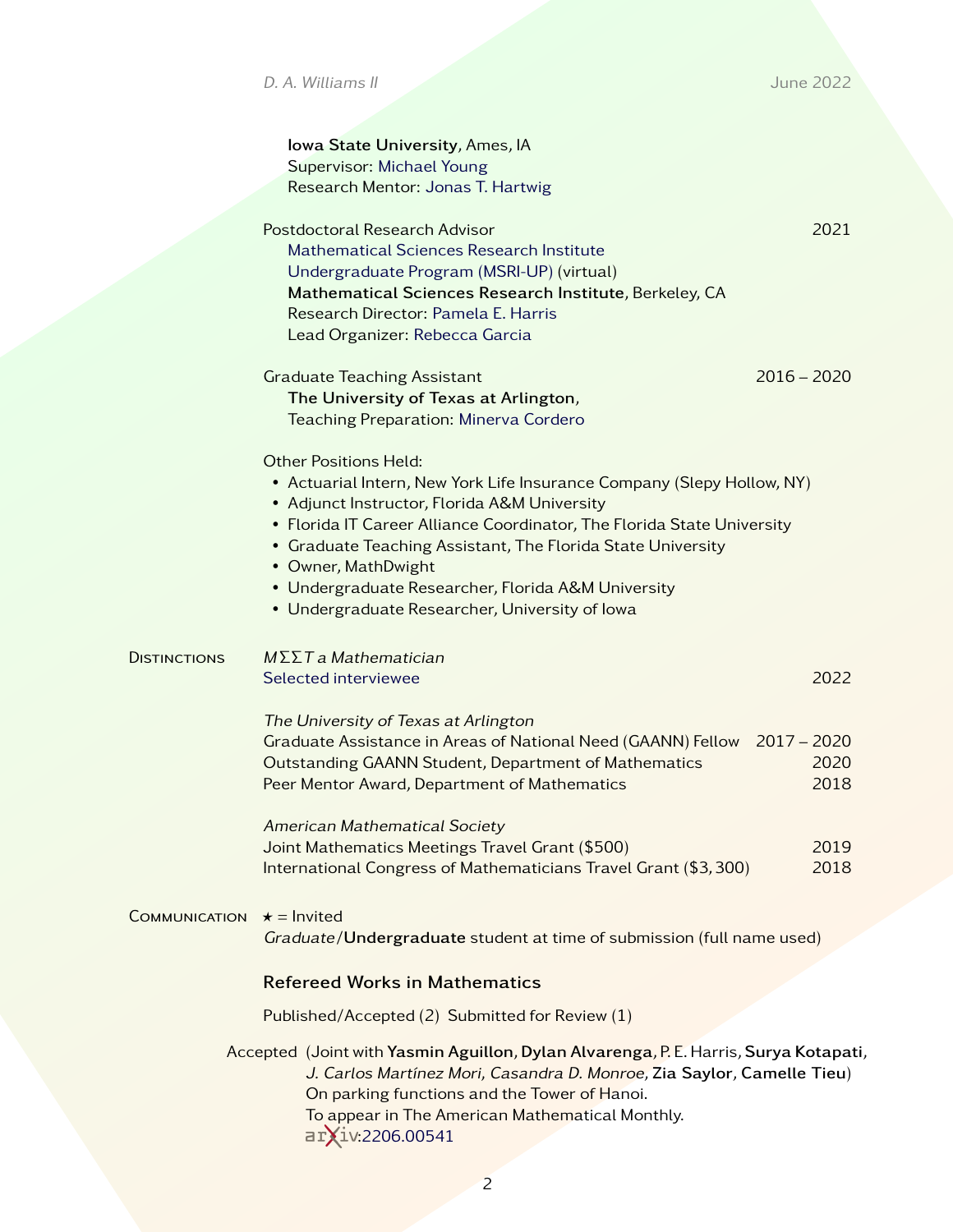Précis: Lah numbers; bijection between certain game-winning configurations of the Tower of Hanoi game and parking functions of displacement one

Published (Joint with J.T. Hartwig) Diagonal reduction algebra for  $\mathfrak{osp}(1|2)$ . Theoretical and Mathematical Physics 210.2 (Feb. 2022), pp. 155–171. ISSN: 0040-5779, 1573-9333. doi[:10.1134/S0040577922020015](https://dx.doi.org/10.1134/S0040577922020015) arxiv[:2106.04380](https://arxiv.org/abs/2106.04380)

> Précis: Complete superalgebra presentation of generators and relations under  $\Diamond$  product; extremal projector application; PBW-type basis; infinite subgroup of automorphisms; Scasimir/Casimir; dynamical central element

Submitted (Joint with J.T. Hartwig) Ghost center and representations of the diagonal reduction algebra of  $\mathfrak{osp}(1|2)$ .

arxiv[:2203.08068](https://arxiv.org/abs/2203.08068)

Précis: Full characterization of ghost center = center + anti-center; classification of all finite-dimensional irreducible representations; infinitedimensional irreducible representations; Verma modules and Shapovalov forms; infinite-dimensional orthosymplectic Clebsch-Gordan recovery

Writing in progress: Type-Q extremal projectors; Oscillator representations of  $\mathfrak{osp}(1|2n)$ ; BPAs and generalized parking functions; Solutions to extremal/physical equations via reduction superalgebras; Differential orthosymplectic reduction superalgebra; Bases of families of infinite-dimensional tensor product representations

### Refereed Works in Education

- Proceedings (C. Westine, S. Sword, M. Young, Maya Bartel, D. A. Williams II, P. E. Harris) Informing Change: Stories of Graduate Students from Underrepresented Groups in Mathematics Doctoral Programs [Association for the Study of Higher Education 46th General Conference.](https://www.ashe.ws//Files/Past%20Conferences/ASHE%202021%20Program%20Book.pdf)
- Proceedings (S. Sword, M. Young, C. Westine, A. Winger, Maya Bartel, D. A. Williams II, Christian McRoberts, S. Sisneros-Thiry, M. Gates, P. E. Harris) [Studying](https://d32ogoqmya1dw8.cloudfront.net/files/ASCN/transforming_institutions/2021/program/posters/session_c/2/poster_studying_successful_doctoral_students_mathematics_from_underrepresen.pdf) [Successful Doctoral Students in Mathematics from Underrepresented Groups](https://d32ogoqmya1dw8.cloudfront.net/files/ASCN/transforming_institutions/2021/program/posters/session_c/2/poster_studying_successful_doctoral_students_mathematics_from_underrepresen.pdf) [Transforming Institutions 2021 Virtual Conference.](https://ascnhighered.org/ASCN/transforming_institutions/2021/program/posters/session_c/2/243631.html)

#### Additional Contributions

#### Writings

1. (R. Garcia, P. E. Harris, D. A. Williams II, Casandra Monroe, J. Carlos Martínez Mori, Tomás Aguilar-Fraga, Yasmin Aguillon, Daniel Alofamoni Quiñonez, Dylan Alvarenga, Aalliyah Celestine, Parneet Gill, Imhotep B. Hogan, Jakeyl Johnson, Kobe Lawson-Chavanu, Lina Liu, Aaron Ortiz, Lauren Quesada, Cynthia Marie Rivera Sánchez, Christopher Soto, Camelle Tieu, Dirk Tolson III, Jacob van der Leeuw, Pamela Vargas) People Over Math: A Co-created Principle for Successful Research Communities. MAA Focus 42.3 (2022), pp. 26–31. [Digital edition.](http://digitaleditions.walsworthprintgroup.com/publication/?m=7656&i=749450&p=26&fbclid=IwAR19q6M4ZQ1I8uncyU-iuGHsHfz-6JHFiZFHrg9thmyGqXAESJYRlaHXijc&ver=html5) [PDF.](https://mathdwight.com/files/PeopleOverMath_MAAFocus.PDF)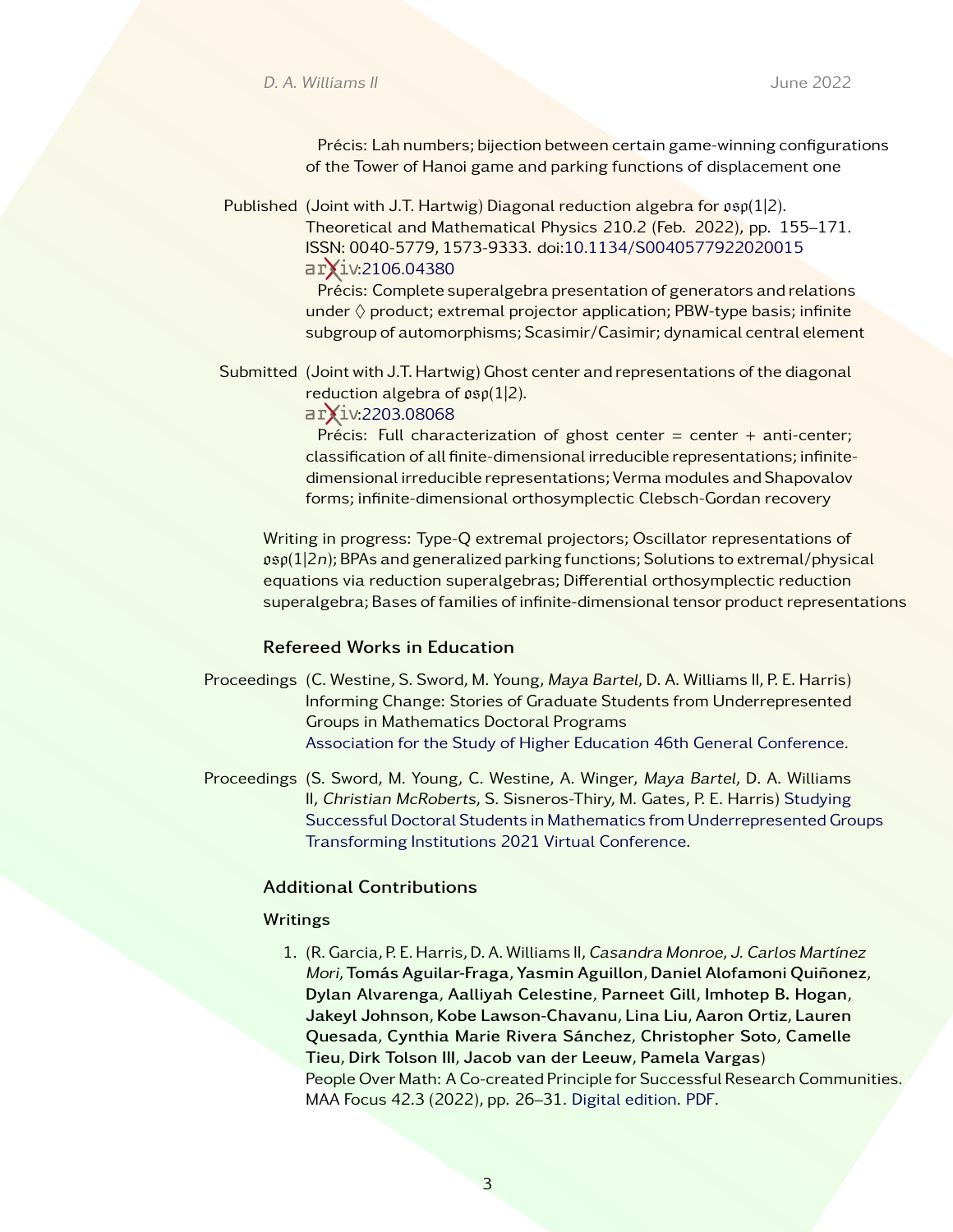| 2. $\star$ <missed mark="" the=""> The International Congress of Mathematicians: A</missed> |
|---------------------------------------------------------------------------------------------|
| Math Conference for Everybody. (2018, Winter). NAM Newsletter.                              |
| Retrieved from https://www.nam-math.org/include/pages/files/                                |
| newsletters/2018 Winter.pdf                                                                 |

# Presentations on Community within Mathematics

|                                                                                                                                                                                                     | 2022        |
|-----------------------------------------------------------------------------------------------------------------------------------------------------------------------------------------------------|-------------|
| 3. $\star$ The Joint Mathematics Meetings 2022<br>Seattle, Washington                                                                                                                               | Apr         |
| "The ABCs of Pandemic Postdoc-ing" (virtual)                                                                                                                                                        |             |
| 4. $\star$ Williams College<br>OURSTEM+<br>The Math Graduate School Experience panelist                                                                                                             | Mar         |
| 5. $\star$ Tulane University<br>Math For All 2022 Conference                                                                                                                                        | <b>Feb</b>  |
| Creating a new math world out of the shell of the old one panelist (virtual)                                                                                                                        |             |
|                                                                                                                                                                                                     |             |
|                                                                                                                                                                                                     | 2021        |
| 6. $\star$ West Virginia University                                                                                                                                                                 | Feb.        |
| Student Chapter of the Association of Women in Mathematics<br>"Generations of Black Mathematicians" (virtual)                                                                                       |             |
|                                                                                                                                                                                                     | 2020        |
| 7. ★ American Mathematical Society<br>Advocating for Students of Color:<br>There's More You Can Do (virtual)<br>Joint with Pamela E. Harris, Vanessa Rivera Quiñones,<br>Aris Winger, Michael Young | $Oct - Dec$ |
| 8. ★ Institute for Mathematical and Statistical Innovation<br>Student-led Initiatives panelist<br>paraDIGMS Fall Conference (virtual)                                                               | Nov         |
| 9. $\star$ State of lowa<br><b>Governor's STEM Advisory Council</b><br>Fostering Equity in the STEM Classroom (virtual)<br>Joint with Pamela E. Harris, Aris Winger                                 | $Jun - Nov$ |
| 10. ★ Math SWAGGER Colloquium<br>"Defining your function" (virtual)                                                                                                                                 | Oct         |
| 11. ★ Pomona College<br><b>Black in STEM keynote</b>                                                                                                                                                | Mar         |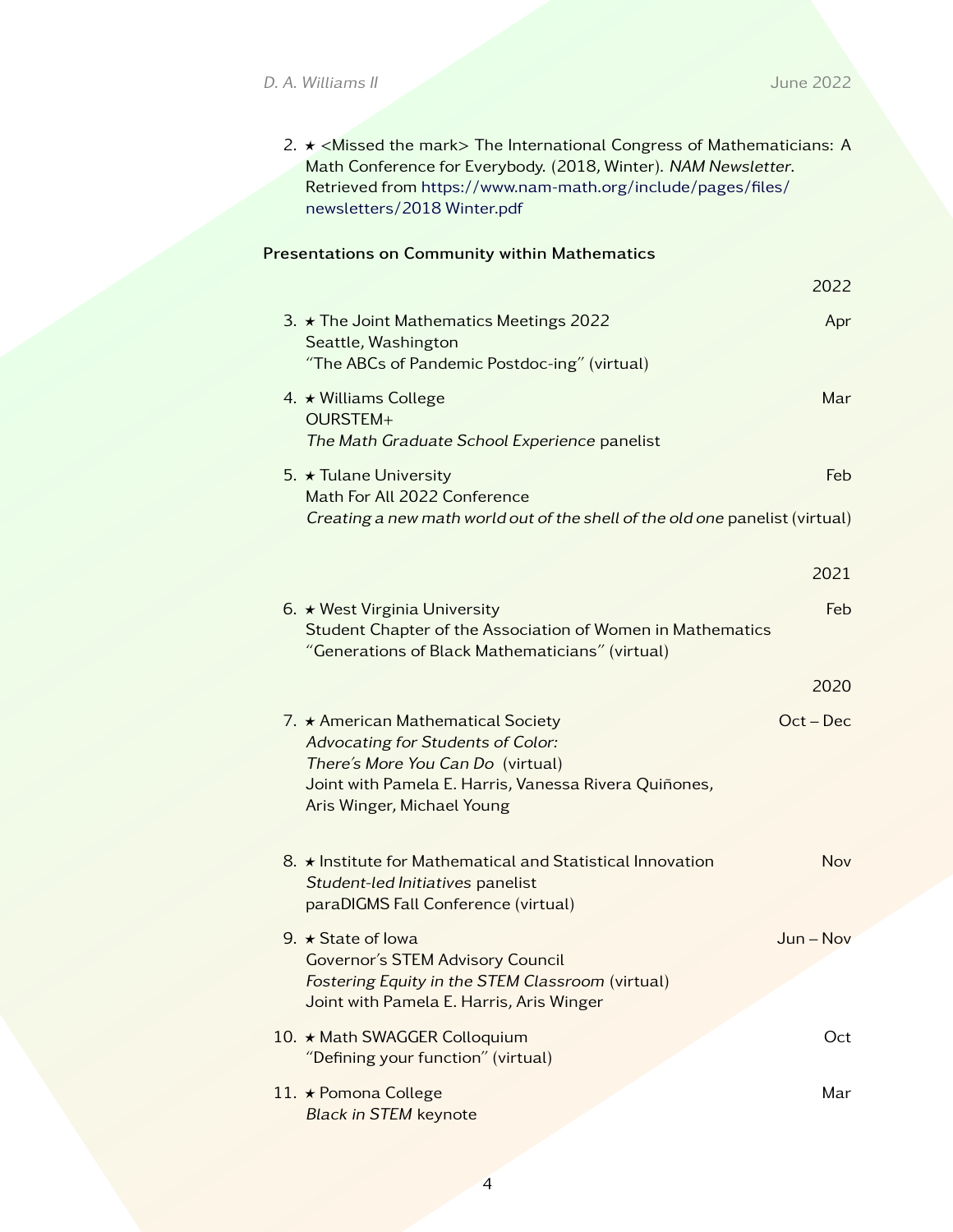D. A. Williams II June 2022

| 12. ★ Florida A&M University<br>Kemetic Mathematical Society<br>Research and Graduate Programs (virtual)                                                                                                                                  | Feb  |
|-------------------------------------------------------------------------------------------------------------------------------------------------------------------------------------------------------------------------------------------|------|
|                                                                                                                                                                                                                                           | 2019 |
| 13. The University of Texas at Arlington<br>Discussions in Algebra (DinA)<br>"Incompleteness theorem:<br>a graduating graduate student's hard-knocks lessons"                                                                             | Oct  |
| 14. The University of Texas at Arlington<br>Graduate Chapter of The American Mathematical Society<br>"A Noether one:<br>the lives of Malone-Mayes, Mirzakhani, and Noether"                                                               | Mar  |
| 15. National Association of Mathematicians<br>Undergraduate MATHFest XXIX<br>Southern University of New Orleans<br>The Graduate School Experience moderator                                                                               | Sep  |
|                                                                                                                                                                                                                                           | 2018 |
| 16. $\star$ National Association of Mathematicians<br>Undergraduate MATHFest XXVIII<br>Spelman College<br>Applying to Graduate School panelist                                                                                            | Sep  |
| 17. The University of Texas at Arlington<br>Department of Mathematics<br><b>GAANN Day panelist</b>                                                                                                                                        | Apr  |
|                                                                                                                                                                                                                                           | 2017 |
| 18. ★ The University of Texas at Arlington<br><b>Gulf States Math Alliance Conference</b><br>Facilitated Graduate Applications Process (F-GAP) panelist                                                                                   | Feb  |
|                                                                                                                                                                                                                                           | 2016 |
| 19. ★ The University of Texas at Arlington<br>Department of Mathematics<br><b>GAANN Day panelist</b>                                                                                                                                      | Apr  |
| <b>Presentations on Theory of Mathematics</b>                                                                                                                                                                                             |      |
|                                                                                                                                                                                                                                           | 2021 |
| 20. $\star$ "Diagonal reduction algebra of $\mathfrak{osp}(1 2)$ "<br>Categorical and Combinatorial Methods in Representation Theory,<br>and Related Topics<br>Spring Western Sectional Meeting, San Francisco State University (virtual) | May  |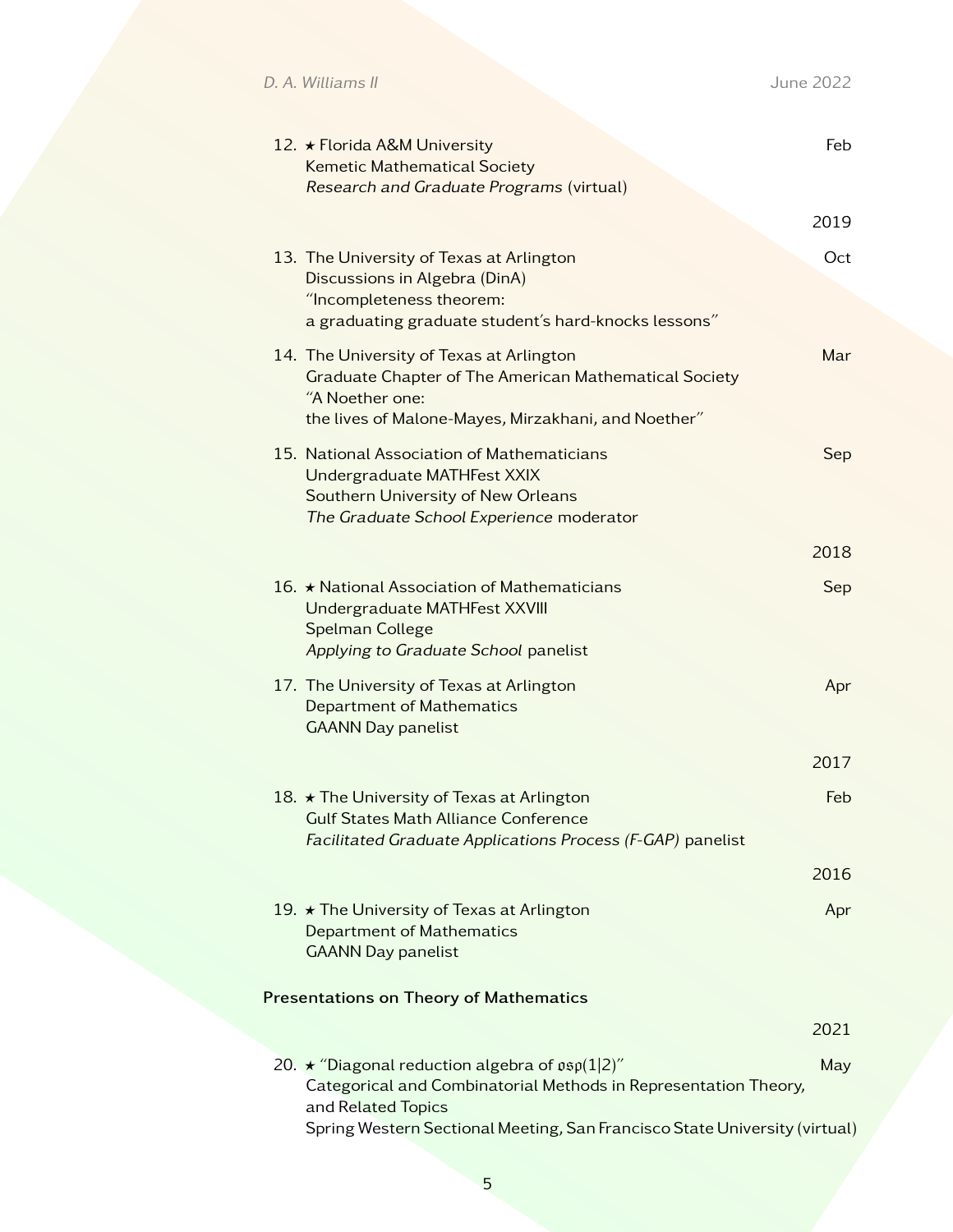| 21. "Reduction algebras and $\mathfrak{osp}(1 2)$ " I-II<br>Algebra and Geometry Seminar, Iowa State University (virtual                                                                  | Apr        |
|-------------------------------------------------------------------------------------------------------------------------------------------------------------------------------------------|------------|
| 22. $\star$ "Relations, parity, and super representation theory"<br>The Joint Mathematics Meetings 2021, Washington, D.C. (virtual)                                                       | Jan        |
|                                                                                                                                                                                           | 2020       |
| 23. "From Lie algebras to Lie superalgebras" I-II<br>Algebra and Geometry Seminar, Iowa State University (virtual)                                                                        | Oct        |
| 24. "Bases of infinite-dimensional representations<br>of orthosymplectic Lie superalgebras"<br>Dissertation Defense, The University of Texas at Arlington                                 | Apr        |
| 25. $\star$ "It looks like calculus: Lie superalgebras acting on polynomials<br>in commuting and anti-commuting variables"<br>Colloquium, California State Polytechnic University, Pomona | Mar        |
| 26. $\star$ "Finding bases of new infinite dimensional representations of<br>$\mathfrak{osp}(1 2n)''$<br>Algebra/Number Theory/Combinatorics Seminar, Claremont Colleges                  | Mar        |
| 27. $\star$ "Basis of an infinite-dimensional tensor product representation<br>of $\mathfrak{osp}(1 2n)$ "<br>The Joint Mathematics Meetings 2020, Denver, Colorado                       | Jan        |
|                                                                                                                                                                                           | 2019       |
| 28. $\star$ "Infinite-dimensional tensor product representations<br>of $\mathfrak{osp}(1 2n)$ and $\mathfrak{gl}(2n)'$<br>Algebra and Geometry Seminar, Iowa State University             | <b>Dec</b> |
| 29. $\star$ "Bases of infinite-dimensional tensor product representations<br>of $\mathfrak{osp}(1 2n)$ "<br>Representation Theory Seminar, Baylor University                              | Nov        |
| 30. $\star$ "Basis of an infinite-dimensional tensor product representation<br>of $\mathfrak{osp}(1 2n)$ "<br>Algebra Seminar, University of North Texas                                  | Oct        |
| 31. "Super Black Magic"<br>Graduate Algebra Symposium, Texas A&M University                                                                                                               | Oct        |
| 32. ★ "Keeping up with the signs:<br>examples of Lie superalgebras and their representations"<br>Colloquium, Sam Houston State University                                                 | Mar        |
| 33. "Infinite-dimensional representations of $\mathfrak{osp}(1 2n)$ "<br>Southwest Local Algebra Meeting, The University of Texas at El Paso                                              | Feb        |
|                                                                                                                                                                                           | 2018       |

6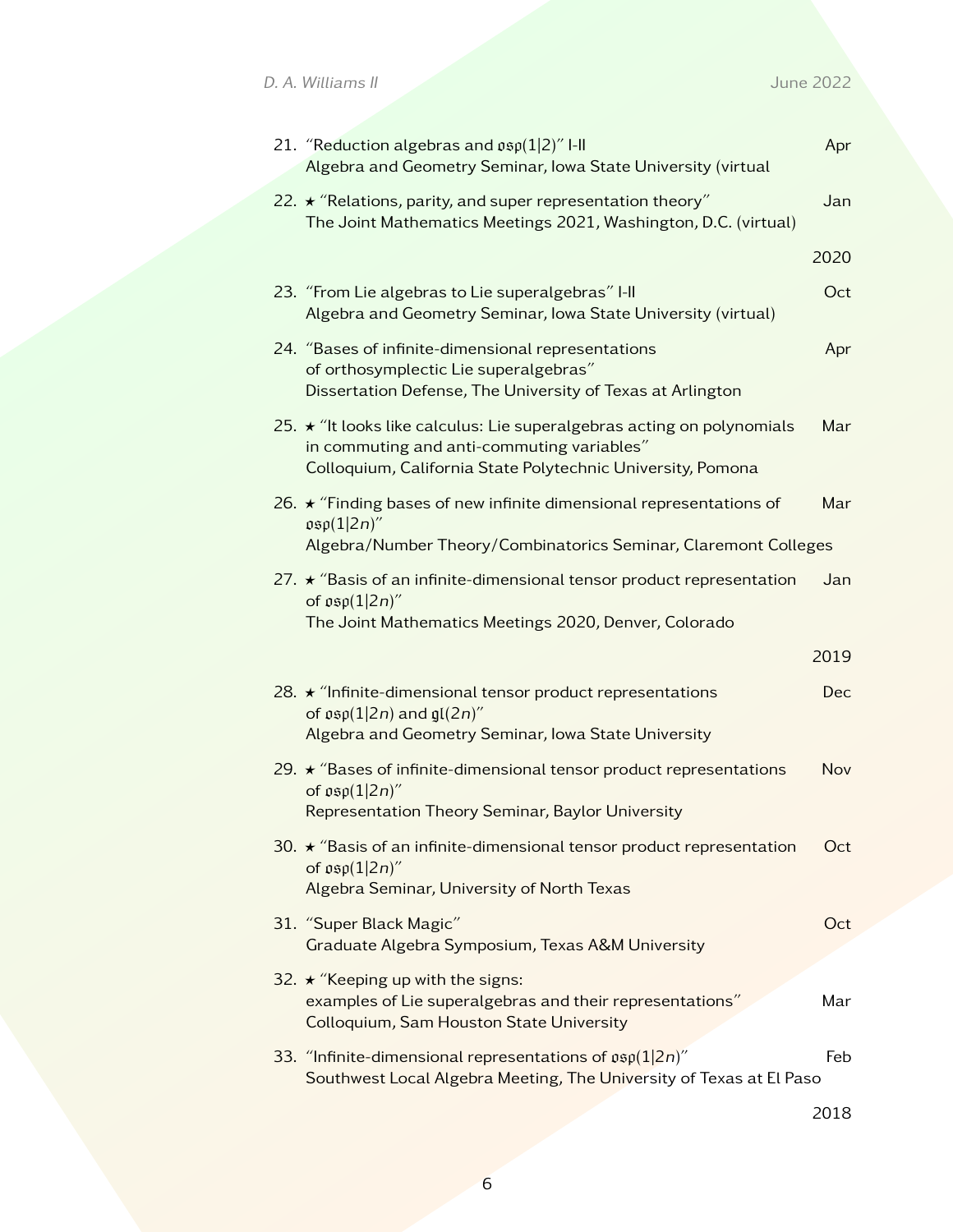D. A. Williams II and the contract of the contract of the contract of the contract of the contract of the contract of the contract of the contract of the contract of the contract of the contract of the contract of the cont

|  | 34. "Infinite-dimensional representations of $\mathfrak{osp}(1 2n)$ "<br>Blackwell-Tapia Conference, ICERM                              | Nov  |
|--|-----------------------------------------------------------------------------------------------------------------------------------------|------|
|  | 35. "Tensor product representations of $\mathfrak{osp}(1 2n)$ ",<br>Discussions in Algebra (DinA), The University of Texas at Arlington | Nov  |
|  | 36. "Angles of Andy simple roots"<br>Discussions in Algebra (DinA), The University of Texas at Arlington                                | Apr  |
|  | 37. "Gelfand-Tsetlin subalgebras"<br>Discussions in Algebra (DinA), The University of Texas at Arlington                                | Mar  |
|  |                                                                                                                                         | 2017 |
|  | 38. "Supermathematics"<br>UNT UTA OU Algebra Symposium, University of Oklahoma                                                          | Oct  |
|  | 39. "Superalgebras"<br>Discussions in Algebra (DinA), The University of Texas at Arlington                                              | Oct  |
|  | 40. "Magmas, loops, and other not-quite groups"<br>UNT UTA OU Algebra Symposium, The University of Texas at Arlington                   | Apr  |
|  | 41. "Solutions to Hungerford exercises on Hom and Duality"<br>Discussions in Algebra (DinA), The University of Texas at Arlington       | Feb  |
|  |                                                                                                                                         | 2016 |
|  | 42. "Survey of algebraic objects"<br>Discussions in Algebra (DinA), The University of Texas at Arlington                                | Oct  |
|  |                                                                                                                                         | 2013 |
|  | 43. "A complex investigation of Pythagorean triples"<br>Complex Analysis Seminar, The Florida State University                          | Nov  |
|  |                                                                                                                                         | 2011 |
|  | 44. "Cyclotomy and representation Theory"<br>Iowa Summer Research Symposium, University of Iowa                                         | Jul  |
|  |                                                                                                                                         |      |

### **TEACHING**

### Instructor of Record

◦ The University of Texas at Arlington Summer 2017 – Fall 2017 & Fall 2018 – Spring 2020

Courses: Business Calculus, Calculus III (2 sections), College Algebra (Pilot), Linear Algebra (2 sections), Preparation for Calculus

◦ Florida A&M University Fall 2015 – Spring 2016

Courses: Business Calculus (4 sections), Intermediate Algebra (2 sections)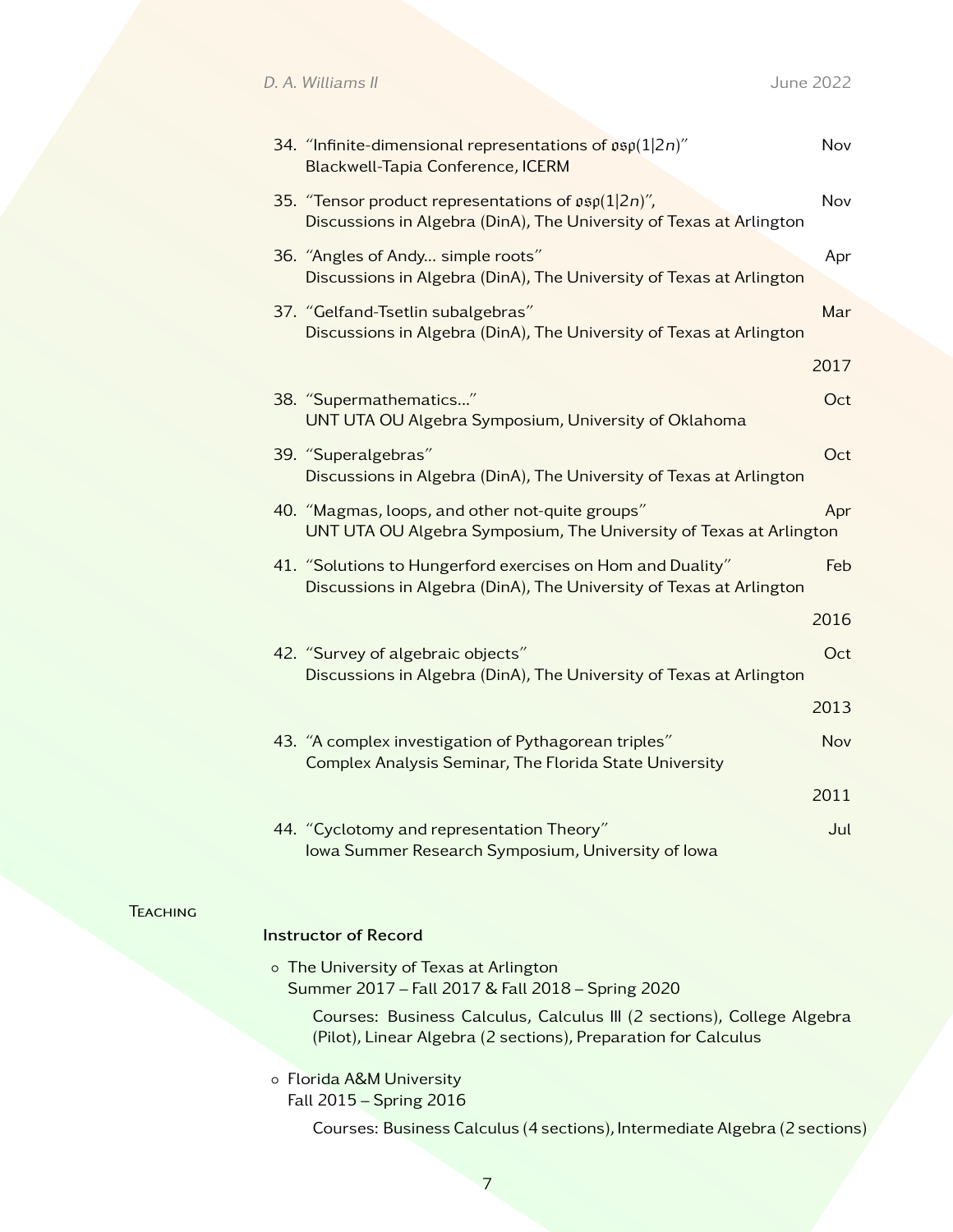## Seminar Designer

◦ Iowa State University Fall 2020 – Spring 2021

> Seminars: Graduate Algebra & Qualifying Examinations (The Reunion), Post-baccalaureate Professional Development & Advising (PB Party)

### Guest Lecturer

◦ The University of Texas at Arlington

Courses: Abstract Algebra (Graduate), Contemporary Mathematics, Lie Algebras (Graduate), Number Theory

### Teaching Assistant

◦ The University of Texas at Arlington Fall 2016 – Spring 2017 & Spring 2018

Course: Preparation for Calculus (6 sections)

◦ The Florida State University Fall 2012 – Spring 2014

> Courses: Analytic Trigonometry (11 sections), Calculus for Business (8 sections), College Algebra (11 sections), Precalculus Algebra (5 sections)

# Grader

◦ The University of Texas at Arlington Spring 2018 & Spring 2019

Course: Linear Algebra

#### **ADVISING**

### Undergraduate Research

[MSRI-UP 2021](https://MSRIUP.com) (18 undergraduates total)

Advisees: Aaron Ortiz, Lauren J. Quesada, [Cynthia Marie Rivera Sánchez](https://sites.google.com/view/cynthiamarieriverasnchez/home) Research report: [The defective parking space](https://sites.google.com/view/msriup2021/people-over-math/students?authuser=0#h.n8qo7etpg6ta)

Advisees: Tomás Aguilar-Fraga, Kobe Lawson-Chavanu, Dirk Tolson III Research report:  $\ell$ [-Interval parking functions](https://www.msriup.com/people-over-math/students#h.nq94rnal0uqa)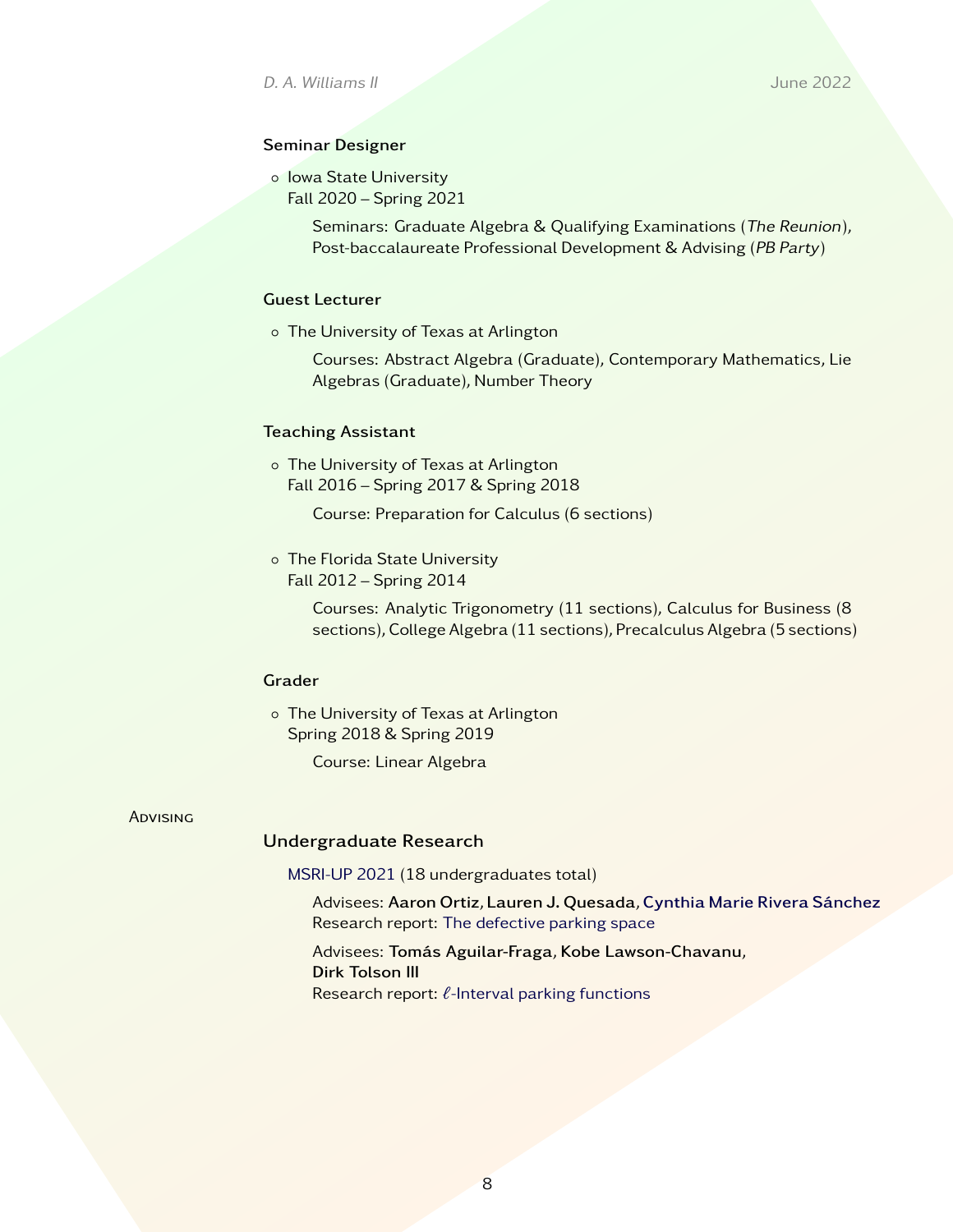D. A. Williams II June 2022

**SERVICE** (Since 2012)

#### **Organizer**

#### [Black in Math Week](https://twitter.com/blackinmath)  $\Box$

• Co-organizers: [Anna Gifty Opoku-Agyeman,](https://www.annagifty.com/) [Marissa Kawehi Loving,](https://sites.google.com/view/lovingmath/home) [Omayra Ortega,](https://omayraortega.wixsite.com/math) [Candice R. Price,](http://www.candicerprice.com/) [Noelle Sawyer,](https://www.noellesawyer.com/) [Angela Tabiri,](https://www.aims.edu.gh/angela-tabiri/) [Michole Washington](https://www.stemulationescaperoom.org/stemulation#meet-the-team)

[Hidden NORMS \(Webinar\): Navigating Obstructive Rules in the Mathematical](https://www.hiddenNORMS.com) **[Sciences](https://www.hiddenNORMS.com)** 

• Co-organizers: [Kimberley P. Hadaway](https://sites.google.com/view/kimberlyphadaway/), [Pamela E. Harris,](https://www.pamelaeharris.com/)

[Daniel Chenen Qin](https://sites.google.com/view/daniel-chenen-qin), [Vanessa Rivera Quiñones](https://www.vriveraqphd.com/)

American Mathematical Society

- [Special Session on Superalgebras, Quantum Groups, and Related Topics](https://www.ams.org/meetings/sectional/2287_program_ss13.html)
- Founding president of UTA Graduate Chapter and website creator
- Creator of Graduate Student Seminar

Visitors/Speakers (institution at time of visit)

- Mayowa Awe (Lockheed Martin)
- Edray Goins (Purdue University)
- Mark Jackson (Raytheon)
- Craig J. Sutton (Dartmouth College)
- Talitha Washington (Howard University & National Science Foundation) Discussions in Algebra (DinA)

• Scheduled speakers for DinA at The University of Texas at Arlington Grad2Grad

• Created and coordinated a peer-to-peer studying collaborative for graduate Linear Algebra and Analysis

## K-12 Mentor

Mid-Cities Math Circle  $(MC)^2$ 

• Promoted problem solving and mathematical fun amongst youth

- R. Frank Nims Middle School (Tallahassee, FL)
- Created STEM lesson plans and taught 15 eighth graders on Saturday mornings

### Undergraduate Mentoring

### MSRI-UP

• Mentor to 18 undergraduates in an intensive 6-week mathematical research program and commitment to personal, academic, and professional development National Association of Mathematicians (NAM)

• Served as NAM Undergraduate MATHFest oral presentation judge Florida-Georgia Louis Stokes Alliance for Minority Participation (LSAMP)

- Adapted program as a recognized student organization (RSO) at The Florida State University
- Mentor to 30 undergraduates in scientific fields where significant members of their respective disciplines othered them

### Committee Member

Social Action Committee

• Responded to community issues and campus climate via the Black Faculty and Staff Association of Iowa State